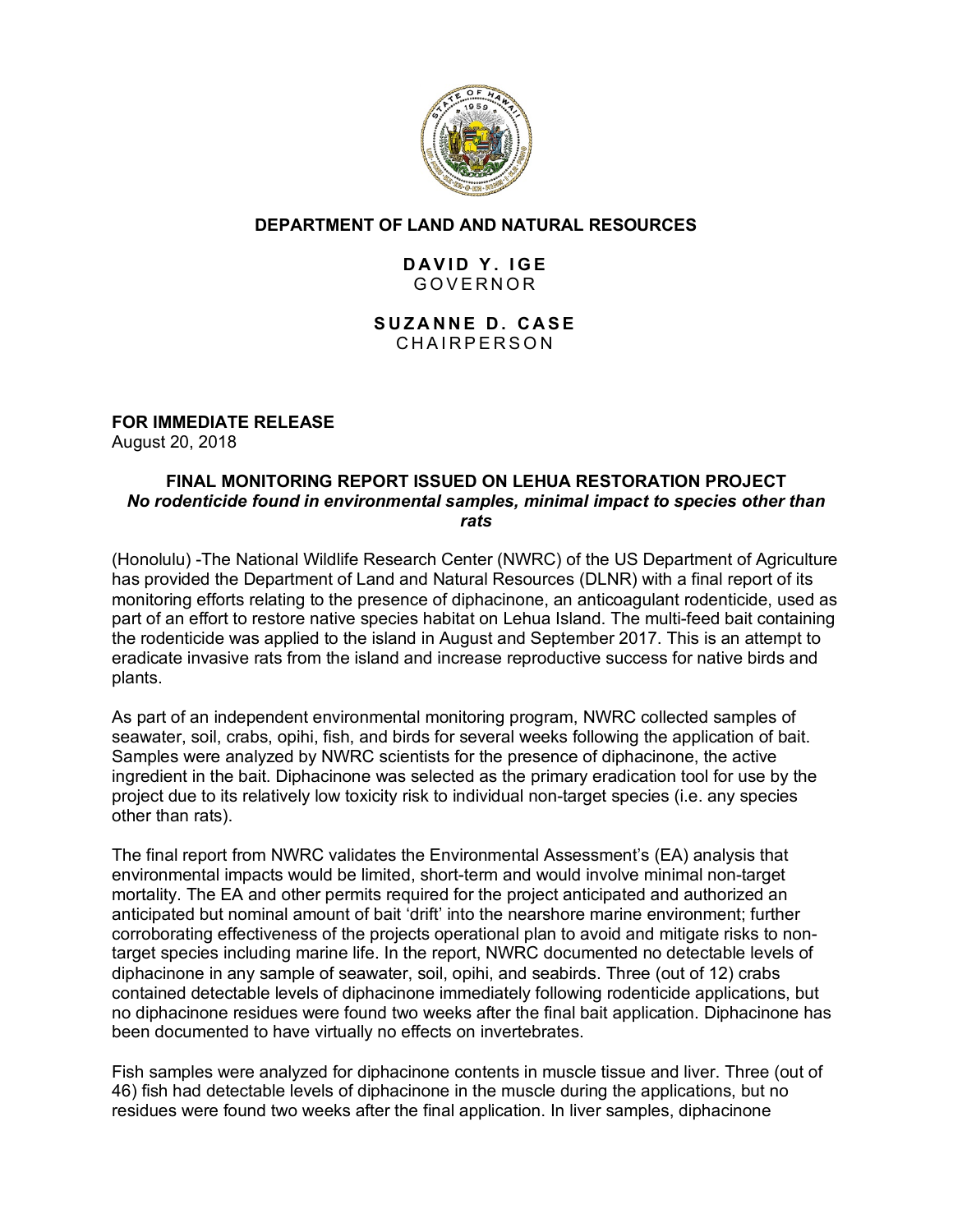residues were found in 12 (out of 16) samples during the applications, but only two samples had diphacinone residues two weeks after the last application.

Shorebirds were expected to be at higher risk of primary exposure given their feeding behavior. Since they are migratory birds, the project mitigated exposure of shorebirds to the rodenticide by timing the operation before most of migrant birds arrive to Lehua in the fall. Of all bird carcasses collected by the Lehua project team, two ruddy turnstones (*Arenaria interpres*) and one Pacific golden plover (*Pluvialis fulva*) exhibited internal biomarker fluorescence and gross pathology (hemorrhaging) consistent with direct bait consumption.

In addition to planned monitoring efforts, project personnel visited a large tide pool on the east arm of the caldera on September 5, 2017, after a public report of dead fish. Project staff found 45 small dead mullet-type fish and two dead immature boobies in the pool. All fish and birds were collected for analysis. All samples were in advanced stage of tissue degradation and three were sent out for analysis. Diphacinone residues were detectable in one sample, but contamination from exposure to the elements (rather than ingestion) could not be ruled out. Indicative signs of mortality due to anticoagulant exposure could not be identified. The fish and bird carcasses were found with a large amount of organic debris including seaweed that appeared to have been washed ashore by an unusually high tidal event.

The DLNR and all the partners of the Lehua Island Restoration Project take the potential environmental risks of the use of rodenticides for rodent eradications very seriously. To our knowledge, this is the most comprehensive and methodologically sensitive marine sampling effort associated with any aerial rodenticide application to date. There were no substantial nontarget mortality events clearly associated with this operation, apart from plausible implication in the deaths of three shorebirds. Put into context, Lehua Island supports tens of thousands of seabirds of which a significant percentage of eggs, chicks, and adults were preyed upon by rats annually. No new rat predations of birds have been found since the final bait application in September 2017. Although test results demonstrated short term exposure to diphacinone in crabs and fishes, the presence of residues was short-lived, with very few detections persisting beyond two weeks after the last bait application. Sub-lethal exposure to diphacinone is relatively quickly metabolized, and residual levels following operations such as the one on Lehua are not likely to be biologically significant. The decline in residues is consistent with no additional aerial application of bait.

The partners involved in the Lehua Island Ecosystem Restoration Project continue to monitor the island for the presence of rats and for the recovery of native species. While native bird populations appear to be increasing, motion-triggered cameras have detected the presence of a small number of surviving rats on the island following the bait application. DLNR and its partners continue to use traps, rodenticide spot treatments and detection dogs with the goal of eliminating any remaining rats on the island.

# # #